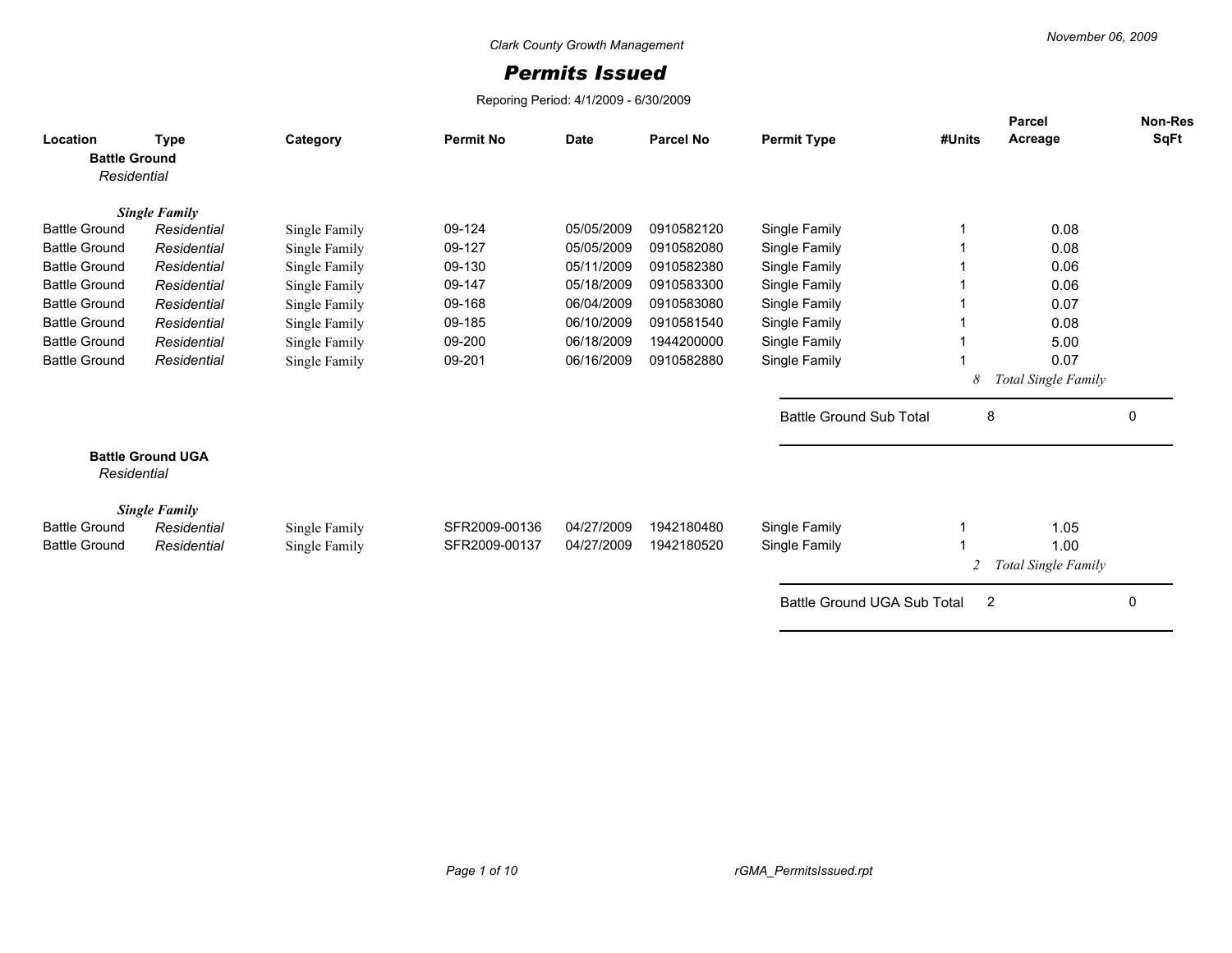| Location<br>Camas | <b>Type</b>          | Category      | <b>Permit No</b> | <b>Date</b> | Parcel No  | <b>Permit Type</b> | #Units | <b>Parcel</b><br>Acreage | Non-Res<br><b>SqFt</b> |
|-------------------|----------------------|---------------|------------------|-------------|------------|--------------------|--------|--------------------------|------------------------|
|                   | Residential          |               |                  |             |            |                    |        |                          |                        |
|                   | Multi-Family         |               |                  |             |            |                    |        |                          |                        |
| Camas             | Residential          | Multi-Family  | 200900201        | 06/17/2009  | 9860265550 | Multi-Family       | 2      | 0.06                     |                        |
|                   |                      |               |                  |             |            |                    | 2      | Total Multi-Family       |                        |
|                   | <b>Single Family</b> |               |                  |             |            |                    |        |                          |                        |
| Camas             | Residential          | Single Family | 09-001           | 05/14/2009  | 0857910420 | Single Family      |        | 0.19                     |                        |
| Camas             | Residential          | Single Family | 200800070        | 04/03/2009  | 1271470340 | Single Family      |        | 0.14                     |                        |
| Camas             | Residential          | Single Family | 200800137        | 05/13/2009  | 0819582320 | Single Family      |        | 0.22                     |                        |
| Camas             | Residential          | Single Family | 200800138        | 05/13/2009  | 0819582340 | Single Family      |        | 0.23                     |                        |
| Camas             | Residential          | Single Family | 200800664        | 04/03/2009  | 0922325220 | Single Family      |        | 0.74                     |                        |
| Camas             | Residential          | Single Family | 200900093        | 04/03/2009  | 1248173800 | Single Family      |        | 0.25                     |                        |
| Camas             | Residential          | Single Family | 200900129        | 05/15/2009  | 0819582220 | Single Family      |        | 0.25                     |                        |
| Camas             | Residential          | Single Family | 200900130        | 05/13/2009  | 0819582240 | Single Family      |        | 0.28                     |                        |
| Camas             | Residential          | Single Family | 200900131        | 06/02/2009  | 0819582260 | Single Family      |        | 0.31                     |                        |
| Camas             | Residential          | Single Family | 200900132        | 06/02/2009  | 0819582280 | Single Family      |        | 0.25                     |                        |
| Camas             | Residential          | Single Family | 200900134        | 05/13/2009  | 0819582300 | Single Family      |        | 0.24                     |                        |
| Camas             | Residential          | Single Family | 200900139        | 05/15/2009  | 0819583240 | Single Family      |        | 0.28                     |                        |
| Camas             | Residential          | Single Family | 200900140        | 05/15/2009  | 0819583280 | Single Family      |        | 0.27                     |                        |
| Camas             | Residential          | Single Family | 200900178        | 06/09/2009  | 0819583220 | Single Family      |        | 0.40                     |                        |
| Camas             | Residential          | Single Family | 200900179        | 06/09/2009  | 0819582740 | Single Family      |        | 0.36                     |                        |
| Camas             | Residential          | Single Family | 200900185        | 06/01/2009  | 1248172760 | Single Family      |        | 0.30                     |                        |
| Camas             | Residential          | Single Family | 200900192        | 06/09/2009  | 0819583200 | Single Family      |        | 0.27                     |                        |
| Camas             | Residential          | Single Family | 200900224        | 06/25/2009  | 1248172720 | Single Family      |        | 0.31                     |                        |
|                   |                      |               |                  |             |            |                    | 18     | Total Single Family      |                        |
|                   |                      |               |                  |             |            | Camas Sub Total    | 20     |                          | 0                      |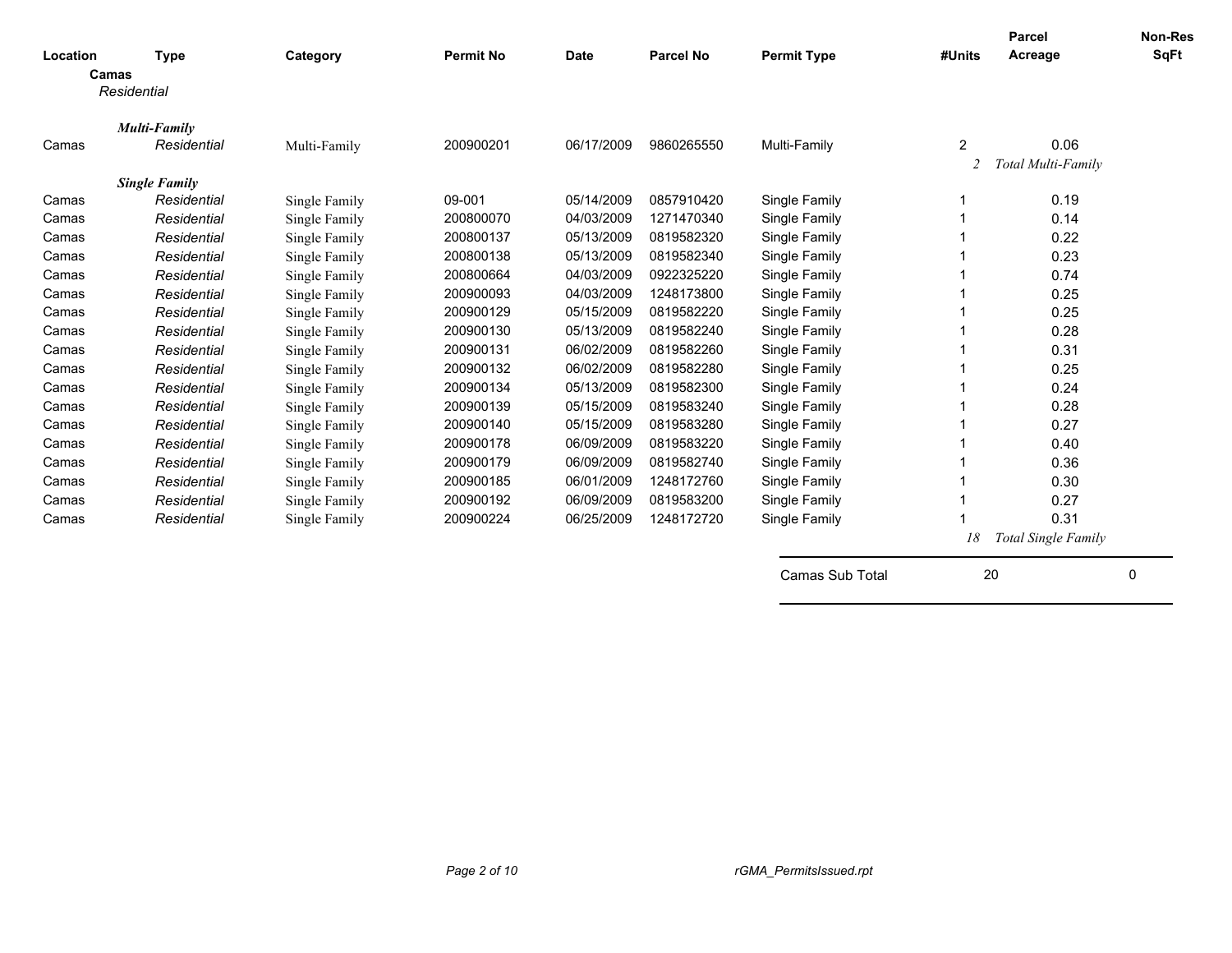| Location<br>Ridgefield | Type<br>Residential  | Category      | <b>Permit No</b> | <b>Date</b> | <b>Parcel No</b> | <b>Permit Type</b>          | #Units | <b>Parcel</b><br>Acreage   | <b>Non-Res</b><br>SqFt |
|------------------------|----------------------|---------------|------------------|-------------|------------------|-----------------------------|--------|----------------------------|------------------------|
|                        | <b>Single Family</b> |               |                  |             |                  |                             |        |                            |                        |
| Ridgefield             | Residential          | Single Family | BLD-08-0114      | 05/04/2009  | 2138082100       | Single Family               |        | 0.15                       |                        |
| Ridgefield             | Residential          | Single Family | BLD-09-0011      | 05/14/2009  | 2160441000       | Single Family               |        | 0.12                       |                        |
| Ridgefield             | Residential          | Single Family | BLD-09-0012      | 04/16/2009  | 2160441040       | Single Family               |        | 0.12                       |                        |
| Ridgefield             | Residential          | Single Family | BLD-09-0013      | 04/16/2009  | 2160441340       | Single Family               |        | 0.12                       |                        |
| Ridgefield             | Residential          | Single Family | BLD-09-0020      | 05/13/2009  | 2200321360       | Single Family               |        | 0.27                       |                        |
| Ridgefield             | Residential          | Single Family | BLD-09-0026      | 06/01/2009  | 0683183020       | Single Family               |        | 0.17                       |                        |
|                        |                      |               |                  |             |                  |                             | 6      | <b>Total Single Family</b> |                        |
|                        |                      |               |                  |             |                  | <b>Ridgefield Sub Total</b> | 6      |                            | 0                      |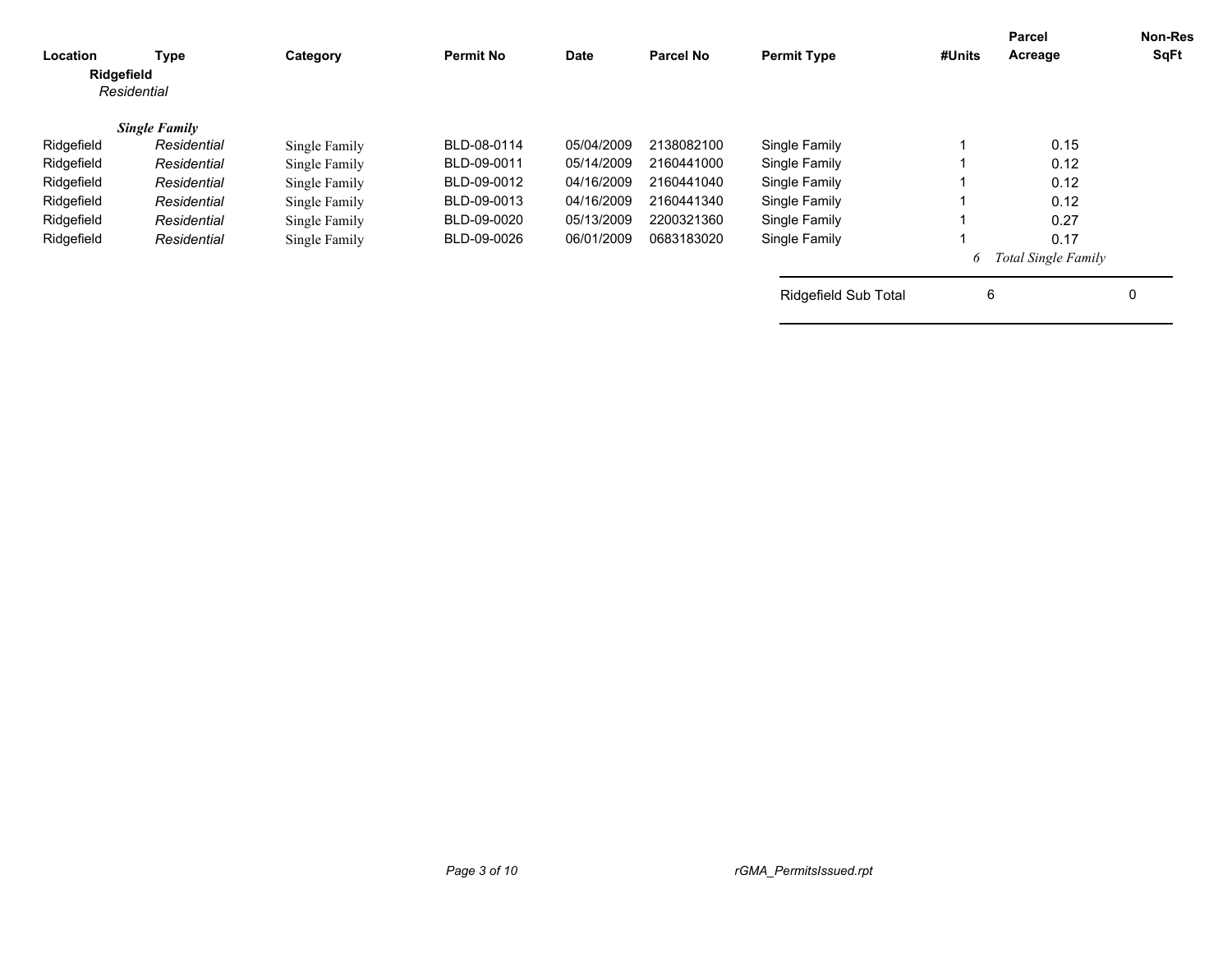|           |                                                |               |                  |             |                  |                    |        | <b>Parcel</b>              | Non-Res     |
|-----------|------------------------------------------------|---------------|------------------|-------------|------------------|--------------------|--------|----------------------------|-------------|
| Location  | <b>Type</b><br><b>Vancouver</b><br>Residential | Category      | <b>Permit No</b> | <b>Date</b> | <b>Parcel No</b> | <b>Permit Type</b> | #Units | Acreage                    | <b>SqFt</b> |
|           | <b>Multi-Family</b>                            |               |                  |             |                  |                    |        |                            |             |
| Vancouver | Residential                                    | Multi-Family  | MFR2008-00152    | 06/15/2009  | 0218600000       | Multi-Family       | 4      | 0.03                       |             |
| Vancouver | Residential                                    | Multi-Family  | MFR2008-00153    | 06/15/2009  | 0218600000       | Multi-Family       | 3      | 0.03                       |             |
|           |                                                |               |                  |             |                  |                    | 7      | Total Multi-Family         |             |
|           | <b>Single Family</b>                           |               |                  |             |                  |                    |        |                            |             |
| Vancouver | Residential                                    | Single Family | SFR2008-00046    | 04/20/2009  | 1674180020       | Single Family      | 1      | 3.13                       |             |
| Vancouver | Residential                                    | Single Family | SFR2008-00320    | 06/01/2009  | 1623780340       | Single Family      | 1      | 0.06                       |             |
| Vancouver | Residential                                    | Single Family | SFR2009-00009    | 05/14/2009  | 1124260210       | Single Family      | 1      | 0.57                       |             |
| Vancouver | Residential                                    | Single Family | SFR2009-00011    | 05/07/2009  | 1669990000       | Single Family      | 1      | 1.00                       |             |
| Vancouver | Residential                                    | Single Family | SFR2009-00015    | 06/05/2009  | 1640380010       | Single Family      | 1      | 0.12                       |             |
| Vancouver | Residential                                    | Single Family | SFR2009-00016    | 04/28/2009  | 1627071360       | Single Family      | 1      | 0.05                       |             |
| Vancouver | Residential                                    | Single Family | SFR2009-00017    | 04/28/2009  | 1627071520       | Single Family      | 1      | 0.11                       |             |
| Vancouver | Residential                                    | Single Family | SFR2009-00019    | 05/06/2009  | 1099360160       | Single Family      | 1      | 0.15                       |             |
| Vancouver | Residential                                    | Single Family | SFR2009-00020    | 05/19/2009  | 1626720060       | Single Family      | 1      | 0.12                       |             |
| Vancouver | Residential                                    | Single Family | SFR2009-00021    | 04/24/2009  | 1006900080       | Single Family      | 1      | 0.10                       |             |
| Vancouver | Residential                                    | Single Family | SFR2009-00022    | 04/24/2009  | 1006900060       | Single Family      | 1      | 0.09                       |             |
| Vancouver | Residential                                    | Single Family | SFR2009-00023    | 04/24/2009  | 1006900040       | Single Family      | 1      | 0.09                       |             |
| Vancouver | Residential                                    | Single Family | SFR2009-00024    | 04/24/2009  | 1006900100       | Single Family      | 1      | 0.10                       |             |
| Vancouver | Residential                                    | Single Family | SFR2009-00027    | 05/07/2009  | 1097300980       | Single Family      | -1     | 0.09                       |             |
| Vancouver | Residential                                    | Single Family | SFR2009-00028    | 05/15/2009  | 1623690160       | Single Family      | 1      | 0.09                       |             |
| Vancouver | Residential                                    | Single Family | SFR2009-00029    | 05/05/2009  | 1627070680       | Single Family      | 1      | 0.11                       |             |
| Vancouver | Residential                                    | Single Family | SFR2009-00032    | 05/26/2009  | 0329700000       | Single Family      | 1      | 0.12                       |             |
| Vancouver | Residential                                    | Single Family | SFR2009-00034    | 05/19/2009  | 1627070740       | Single Family      | 1      | 0.12                       |             |
| Vancouver | Residential                                    | Single Family | SFR2009-00035    | 06/23/2009  | 1101850130       | Single Family      | 1      | 0.11                       |             |
| Vancouver | Residential                                    | Single Family | SFR2009-00036    | 06/23/2009  | 1101850170       | Single Family      | -1     | 0.12                       |             |
| Vancouver | Residential                                    | Single Family | SFR2009-00037    | 06/23/2009  | 1101850160       | Single Family      | 1      | 0.10                       |             |
| Vancouver | Residential                                    | Single Family | SFR2009-00038    | 06/23/2009  | 1101850180       | Single Family      | 1      | 0.10                       |             |
| Vancouver | Residential                                    | Single Family | SFR2009-00040    | 05/18/2009  | 1637180960       | Single Family      | 1      | 0.08                       |             |
| Vancouver | Residential                                    | Single Family | SFR2009-00048    | 06/15/2009  | 1635050160       | Single Family      | 1      | 0.14                       |             |
| Vancouver | Residential                                    | Single Family | SFR2009-00062    | 06/11/2009  | 0379152380       | Single Family      | 1      | 0.27                       |             |
| Vancouver | Residential                                    | Single Family | SFR2009-00063    | 06/29/2009  | 1097301200       | Single Family      | -1     | 0.09                       |             |
| Vancouver | Residential                                    | Single Family | SFR2009-00066    | 06/18/2009  | 1623780060       | Single Family      |        | 0.12                       |             |
|           |                                                |               |                  |             |                  |                    | 27     | <b>Total Single Family</b> |             |

**Vancouver UGA**

Vancouver Sub Total 34 0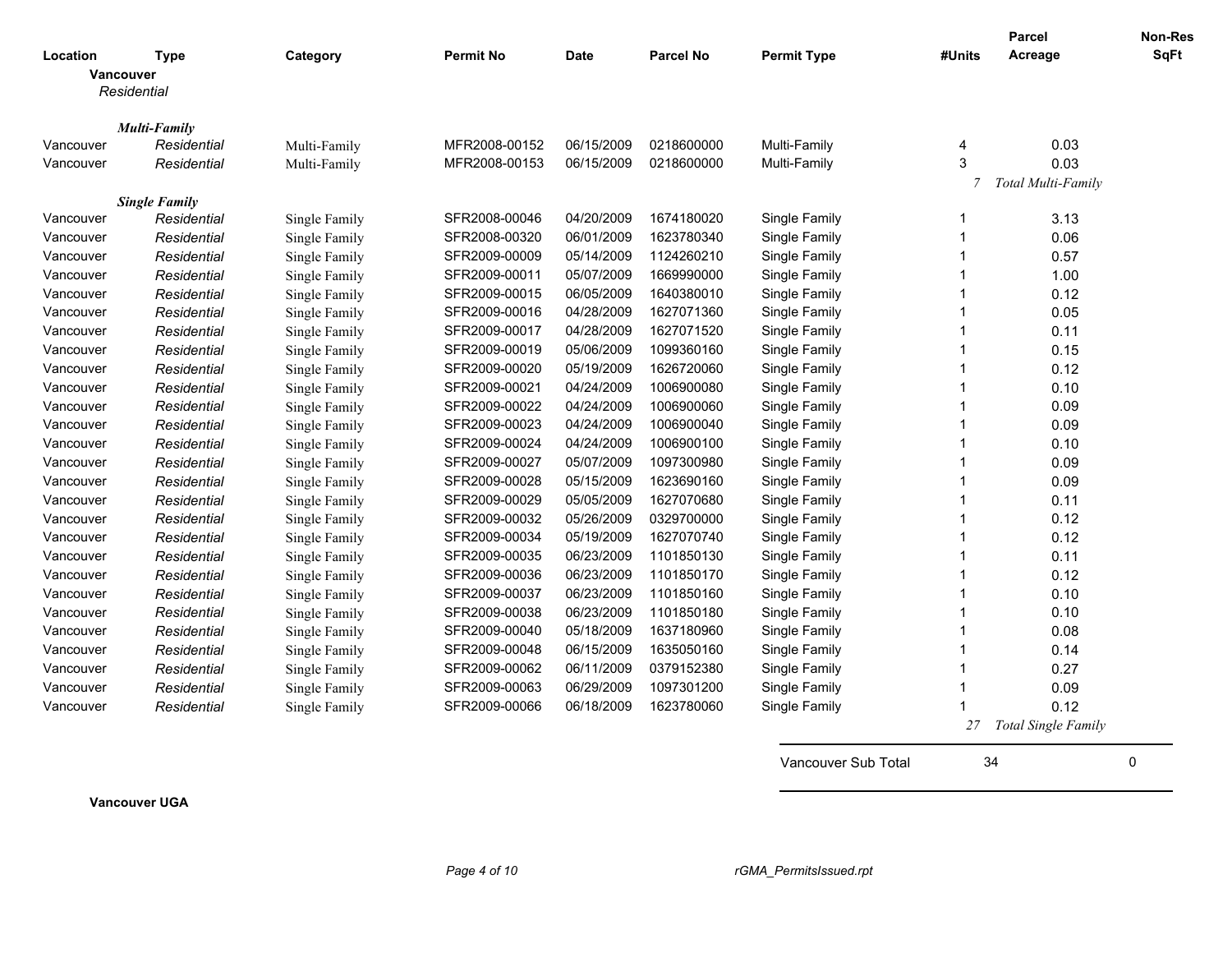|                              |                      |                      |                  |                          |                          |                                |                         | <b>Parcel</b> | Non-Res     |
|------------------------------|----------------------|----------------------|------------------|--------------------------|--------------------------|--------------------------------|-------------------------|---------------|-------------|
| Location                     | Type                 | Category             | <b>Permit No</b> | <b>Date</b>              | <b>Parcel No</b>         | <b>Permit Type</b>             | #Units                  | Acreage       | <b>SqFt</b> |
| <b>Vancouver UGA</b>         |                      |                      |                  |                          |                          |                                |                         |               |             |
| Residential                  |                      |                      |                  |                          |                          |                                |                         |               |             |
|                              |                      |                      |                  |                          |                          |                                |                         |               |             |
|                              | <b>Single Family</b> |                      |                  |                          |                          |                                |                         |               |             |
| Vancouver UC                 | Residential          | Single Family        | SFR2008-00296    | 04/21/2009               | 2003370440               | Single Family                  | -1                      | 0.23          |             |
| Vancouver UC                 | Residential          | <b>Single Family</b> | SFR2008-00304    | 04/21/2009               | 2003371160               | Single Family                  | -1                      | 0.23          |             |
| Vancouver UC                 | Residential          | Single Family        | SFR2008-00433    | 06/02/2009               | 1049300740               | Single Family                  | $\overline{1}$          | 0.06          |             |
| Vancouver UC                 | Residential          | Single Family        | SFR2008-00541    | 04/23/2009               | 1195750400               | Single Family                  | $\overline{1}$          | 0.13          |             |
| Vancouver UC                 | Residential          | Single Family        | SFR2008-00566    | 06/02/2009               | 1049300120               | Single Family                  | $\overline{1}$          | 0.06          |             |
| Vancouver UC                 | Residential          | Single Family        | SFR2008-00616    | 05/04/2009               | 1996120840               | Single Family                  | 1                       | 0.11          |             |
| Vancouver UC                 | Residential          | Single Family        | SFR2008-00617    | 06/05/2009               | 1996120120               | Single Family                  | $\overline{1}$          | 0.16          |             |
| Vancouver UC                 | Residential          | Single Family        | SFR2008-00618    | 04/29/2009               | 1996120240               | Single Family                  | $\overline{1}$          | 0.12          |             |
| Vancouver UC                 | Residential          | Single Family        | SFR2008-00619    | 06/02/2009               | 1996121000               | Single Family                  | $\mathbf 1$             | 0.11          |             |
| Vancouver UC                 | Residential          | Single Family        | SFR2008-00620    | 04/22/2009               | 1996120360               | Single Family                  | $\overline{1}$          | 0.12          |             |
| Vancouver UC                 | Residential          | Single Family        | SFR2008-00621    | 06/05/2009               | 1996120080               | Single Family                  | $\overline{1}$          | 0.14          |             |
| Vancouver UC                 | Residential          | Single Family        | SFR2008-00622    | 06/02/2009               | 1996120020               | Single Family                  | $\overline{1}$          | 0.17          |             |
| Vancouver UC                 | Residential          | <b>Single Family</b> | SFR2008-00623    | 06/05/2009               | 1996120780               | Single Family                  | $\overline{\mathbf{1}}$ | 0.11          |             |
| Vancouver UC                 | Residential          | Single Family        | SFR2008-00624    | 06/05/2009               | 1996120540               | Single Family                  | $\overline{1}$          | 0.12          |             |
| Vancouver UC                 | Residential          | Single Family        | SFR2008-00625    | 06/05/2009               | 1996120220               | Single Family                  | $\overline{1}$          | 0.14          |             |
| Vancouver UC                 | Residential          | Single Family        | SFR2008-00626    | 06/05/2009               | 1996120100               | Single Family                  | $\overline{1}$          | 0.17          |             |
| Vancouver UC                 | Residential          | Single Family        | SFR2008-00627    | 06/05/2009               | 1996120060               | Single Family                  | -1                      | 0.14          |             |
| Vancouver UC                 | Residential          | Single Family        | SFR2008-00628    | 06/02/2009               | 1996120800               | Single Family                  | $\overline{1}$          | 0.11          |             |
| Vancouver UC                 | Residential          | Single Family        | SFR2009-00002    | 04/21/2009               | 1819780000               | Single Family                  | 1                       | 0.36          |             |
| Vancouver UC                 | Residential          | Single Family        | SFR2009-00020    | 04/30/2009               | 1195750320               | Single Family                  | $\overline{1}$          | 0.12          |             |
| Vancouver UC                 | Residential          | Single Family        | SFR2009-00025    | 05/13/2009               | 1195750280               | Single Family                  | 1                       | 0.17          |             |
| Vancouver UC                 | Residential          | Single Family        | SFR2009-00026    | 04/30/2009               | 1195750300               | Single Family                  | $\overline{1}$          | 0.14          |             |
| Vancouver UC                 | Residential          | Single Family        | SFR2009-00030    | 04/30/2009               | 1195750070               | Single Family                  | $\overline{1}$          | 0.13          |             |
| Vancouver UC                 | Residential          | Single Family        | SFR2009-00035    | 04/30/2009               | 1195750290               | Single Family                  | $\mathbf 1$             | 0.13          |             |
| Vancouver UC                 | Residential          | <b>Single Family</b> | SFR2009-00036    | 04/30/2009               | 1195750330               | Single Family                  | $\overline{1}$          | 0.12          |             |
| Vancouver UC                 | Residential          | Single Family        | SFR2009-00082    | 04/30/2009               | 1195750900               | Single Family                  | $\overline{1}$          | 0.10          |             |
| Vancouver UC                 | Residential          | Single Family        | SFR2009-00106    | 04/09/2009               | 2003510220               | Single Family                  | $\overline{1}$          | 0.17          |             |
| Vancouver UC                 | Residential          | Single Family        | SFR2009-00114    | 04/03/2009               | 2003371120               | Single Family                  | $\overline{1}$          | 0.24          |             |
| Vancouver UC                 | Residential          | Single Family        | SFR2009-00115    | 04/03/2009               | 2003370420               | Single Family                  | $\overline{1}$          | 0.23          |             |
| Vancouver UC                 | Residential          | Single Family        | SFR2009-00116    | 05/11/2009               | 1086652600               | Single Family                  | $\overline{\mathbf{1}}$ | 0.37          |             |
| Vancouver UC                 | Residential          | Single Family        | SFR2009-00118    | 04/07/2009               | 1862850080               | Single Family                  | $\overline{1}$          | 0.26          |             |
| Vancouver UC                 | Residential          | Single Family        | SFR2009-00121    | 04/02/2009               | 2006070480               | Single Family                  | -1                      | 0.26          |             |
| Vancouver UC                 | Residential          | Single Family        | SFR2009-00123    | 05/08/2009               | 1052600640               | Single Family                  | $\overline{1}$          | 0.20          |             |
| Vancouver UC                 | Residential          | Single Family        | SFR2009-00124    | 04/13/2009               | 1052600360               | Single Family                  | 1                       | 0.14          |             |
|                              |                      |                      |                  |                          |                          |                                | -1                      | 0.14          |             |
| Vancouver UC<br>Vancouver UC | Residential          | Single Family        | SFR2009-00125    | 04/13/2009<br>04/16/2009 | 9860264750               | Single Family<br>Single Family | 1                       | 0.13          |             |
|                              | Residential          | Single Family        | SFR2009-00126    | 04/27/2009               | 0995350380<br>1865920080 |                                | $\overline{1}$          | 0.16          |             |
| Vancouver UC                 | Residential          | Single Family        | SFR2009-00127    |                          |                          | Single Family                  |                         |               |             |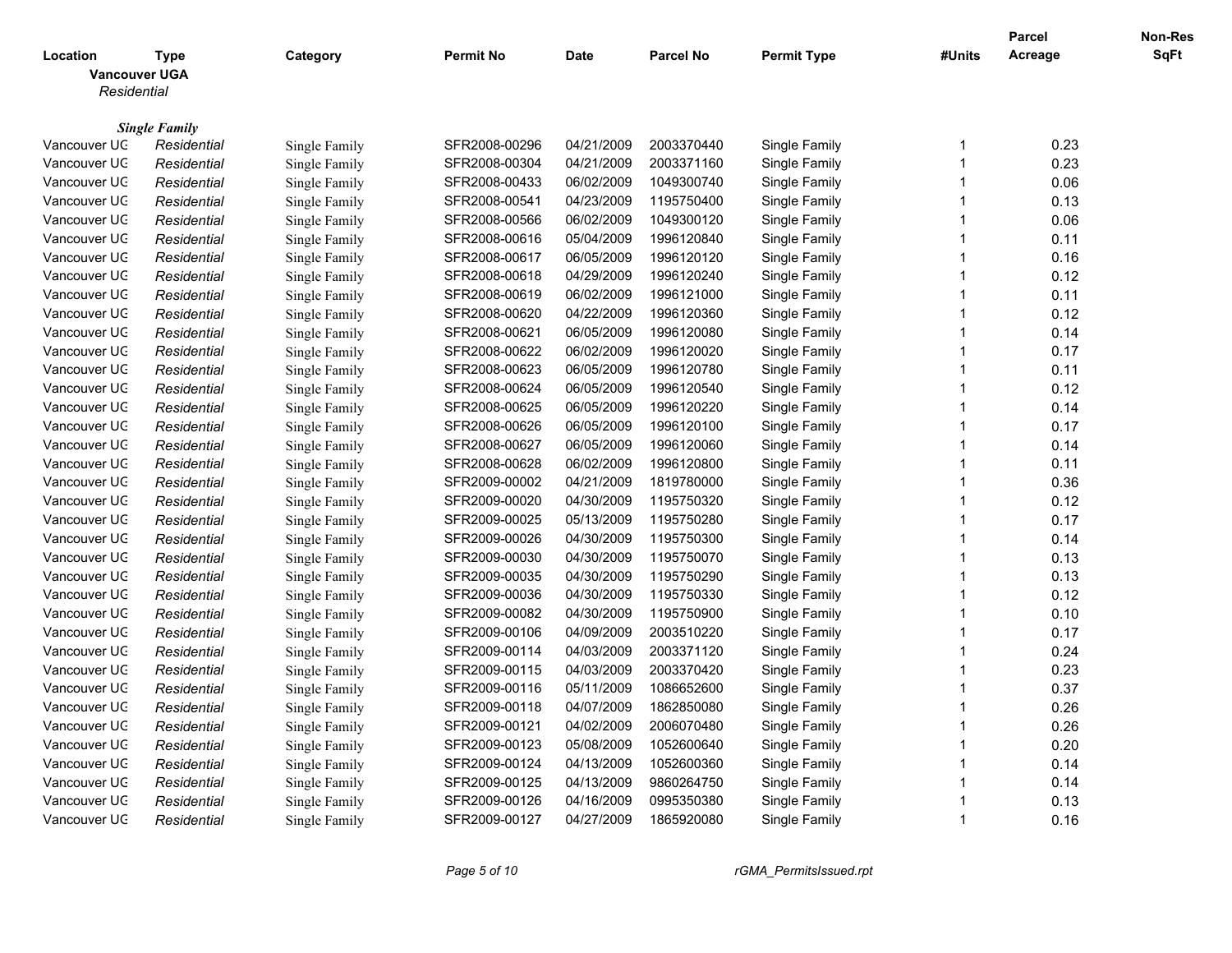|                                  |                      |               |                  |             |                  |                    |                         | <b>Parcel</b> | Non-Res |
|----------------------------------|----------------------|---------------|------------------|-------------|------------------|--------------------|-------------------------|---------------|---------|
| Location<br><b>Vancouver UGA</b> | <b>Type</b>          | Category      | <b>Permit No</b> | <b>Date</b> | <b>Parcel No</b> | <b>Permit Type</b> | #Units                  | Acreage       | SqFt    |
| Residential                      |                      |               |                  |             |                  |                    |                         |               |         |
|                                  |                      |               |                  |             |                  |                    |                         |               |         |
|                                  | <b>Single Family</b> |               |                  |             |                  |                    |                         |               |         |
| Vancouver UC                     | Residential          | Single Family | SFR2009-00128    | 04/20/2009  | 1897680020       | Single Family      | $\mathbf 1$             | 0.13          |         |
| Vancouver UC                     | Residential          | Single Family | SFR2009-00129    | 04/20/2009  | 1897680030       | Single Family      | $\overline{1}$          | 0.13          |         |
| Vancouver UC                     | Residential          | Single Family | SFR2009-00130    | 04/21/2009  | 1897470240       | Single Family      | $\overline{1}$          | 0.12          |         |
| Vancouver UC                     | Residential          | Single Family | SFR2009-00131    | 04/21/2009  | 1897470300       | Single Family      | $\overline{1}$          | 0.12          |         |
| Vancouver UC                     | Residential          | Single Family | SFR2009-00140    | 04/20/2009  | 9860260800       | Single Family      | $\mathbf 1$             | 0.14          |         |
| Vancouver UC                     | Residential          | Single Family | SFR2009-00143    | 04/22/2009  | 1040700260       | Single Family      | $\overline{1}$          | 0.27          |         |
| Vancouver UC                     | Residential          | Single Family | SFR2009-00144    | 04/22/2009  | 1996230020       | Single Family      | $\overline{\mathbf{1}}$ | 0.23          |         |
| Vancouver UC                     | Residential          | Single Family | SFR2009-00146    | 05/11/2009  | 1871170140       | Single Family      | $\overline{1}$          | 0.14          |         |
| Vancouver UC                     | Residential          | Single Family | SFR2009-00149    | 06/30/2009  | 1988710000       | Single Family      | -1                      | 1.22          |         |
| Vancouver UC                     | Residential          | Single Family | SFR2009-00152    | 05/11/2009  | 2003510080       | Single Family      | $\overline{1}$          | 0.17          |         |
| Vancouver UC                     | Residential          | Single Family | SFR2009-00153    | 05/01/2009  | 9860260960       | Single Family      | $\overline{1}$          | 0.14          |         |
| Vancouver UC                     | Residential          | Single Family | SFR2009-00154    | 04/30/2009  | 9860260790       | Single Family      | $\overline{1}$          | 0.14          |         |
| Vancouver UC                     | Residential          | Single Family | SFR2009-00156    | 06/08/2009  | 0995350740       | Single Family      | 1                       | 0.15          |         |
| Vancouver UC                     | Residential          | Single Family | SFR2009-00158    | 06/01/2009  | 2003510060       | Single Family      | $\overline{1}$          | 0.19          |         |
| Vancouver UC                     | Residential          | Single Family | SFR2009-00159    | 05/21/2009  | 2003370820       | Single Family      | 1                       | 0.23          |         |
| Vancouver UC                     | Residential          | Single Family | SFR2009-00160    | 05/11/2009  | 9860267900       | Single Family      | $\overline{1}$          | 0.23          |         |
| Vancouver UC                     | Residential          | Single Family | SFR2009-00163    | 06/01/2009  | 1895570040       | Single Family      | 1                       | 0.11          |         |
| Vancouver UC                     | Residential          | Single Family | SFR2009-00164    | 05/27/2009  | 1570140280       | Single Family      | $\overline{1}$          | 0.11          |         |
| Vancouver UC                     | Residential          | Single Family | SFR2009-00165    | 06/15/2009  | 0995350700       | Single Family      | $\overline{1}$          | 0.12          |         |
| Vancouver UC                     | Residential          | Single Family | SFR2009-00166    | 06/01/2009  | 1871170060       | Single Family      | $\overline{1}$          | 0.14          |         |
| Vancouver UC                     | Residential          | Single Family | SFR2009-00167    | 05/27/2009  | 1889360500       | Single Family      | $\overline{1}$          | 0.17          |         |
| Vancouver UC                     | Residential          | Single Family | SFR2009-00168    | 06/23/2009  | 1871170040       | Single Family      | $\overline{1}$          | 0.14          |         |
| Vancouver UC                     | Residential          | Single Family | SFR2009-00169    | 06/18/2009  | 1566960240       | Single Family      | $\overline{1}$          | 0.11          |         |
| Vancouver UC                     | Residential          | Single Family | SFR2009-00170    | 06/18/2009  | 1566960080       | Single Family      | $\overline{\mathbf{1}}$ | 0.10          |         |
| Vancouver UC                     | Residential          | Single Family | SFR2009-00171    | 06/18/2009  | 1566960060       | Single Family      | $\overline{1}$          | 0.11          |         |
| Vancouver UC                     | Residential          | Single Family | SFR2009-00177    | 06/02/2009  | 1045301510       | Single Family      | $\overline{1}$          | 0.15          |         |
| Vancouver UC                     | Residential          | Single Family | SFR2009-00178    | 06/05/2009  | 2003371180       | Single Family      | $\overline{1}$          | 0.23          |         |
| Vancouver UC                     | Residential          | Single Family | SFR2009-00181    | 06/09/2009  | 2003510280       | Single Family      | -1                      | 0.17          |         |
| Vancouver UC                     | Residential          | Single Family | SFR2009-00183    | 06/03/2009  | 1058920120       | Single Family      | $\overline{1}$          | 0.15          |         |
| Vancouver UC                     | Residential          | Single Family | SFR2009-00184    | 06/03/2009  | 1058920100       | Single Family      | $\overline{1}$          | 0.15          |         |
| Vancouver UC                     | Residential          | Single Family | SFR2009-00185    | 06/18/2009  | 1566960160       | Single Family      | $\overline{1}$          | 0.11          |         |
| Vancouver UC                     | Residential          | Single Family | SFR2009-00186    | 06/18/2009  | 1566960180       | Single Family      | $\overline{\mathbf{1}}$ | 0.10          |         |
|                                  |                      |               |                  |             |                  |                    | $\overline{1}$          |               |         |
| Vancouver UC                     | Residential          | Single Family | SFR2009-00187    | 05/27/2009  | 1889360620       | Single Family      | 1                       | 0.18          |         |
| Vancouver UC                     | Residential          | Single Family | SFR2009-00196    | 06/16/2009  | 1564351660       | Single Family      | 1                       | 0.98          |         |
| Vancouver UC                     | Residential          | Single Family | SFR2009-00201    | 06/03/2009  | 2003510260       | Single Family      |                         | 0.18          |         |
| Vancouver UC                     | Residential          | Single Family | SFR2009-00202    | 06/24/2009  | 2003370740       | Single Family      | 1                       | 0.23          |         |
| Vancouver UC                     | Residential          | Single Family | SFR2009-00205    | 06/23/2009  | 1052600120       | Single Family      | $\overline{1}$          | 0.13          |         |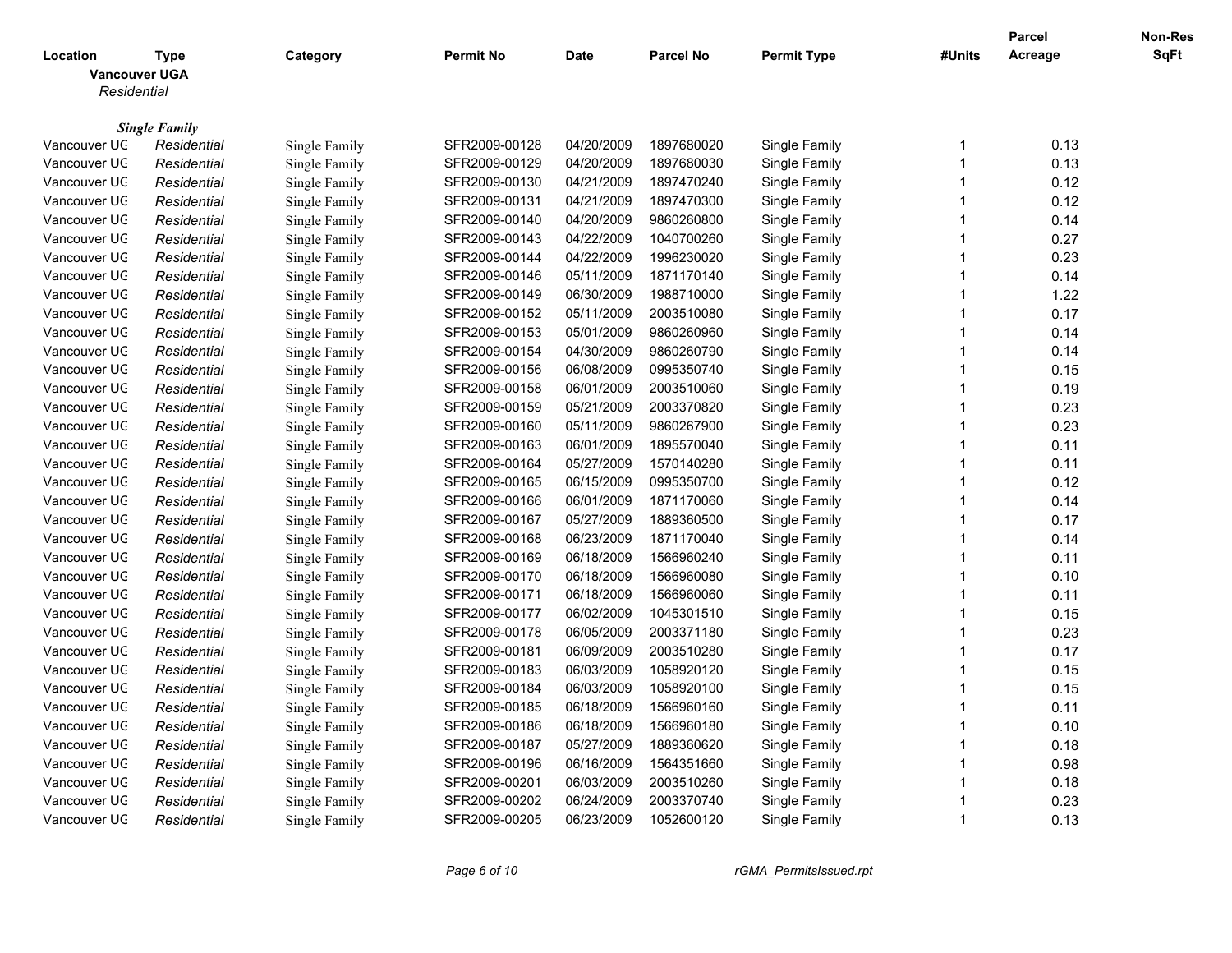| Location<br><b>Vancouver UGA</b><br>Residential | <b>Type</b>                         | Category      | <b>Permit No</b> | Date       | <b>Parcel No</b> | <b>Permit Type</b>      | #Units | <b>Parcel</b><br>Acreage           | Non-Res<br><b>SqFt</b> |
|-------------------------------------------------|-------------------------------------|---------------|------------------|------------|------------------|-------------------------|--------|------------------------------------|------------------------|
| Vancouver UC                                    | <b>Single Family</b><br>Residential | Single Family | SFR2009-00228    | 06/30/2009 | 1195750010       | Single Family           | 75     | 0.14<br><b>Total Single Family</b> |                        |
|                                                 |                                     |               |                  |            |                  | Vancouver UGA Sub Total |        | 75                                 | 0                      |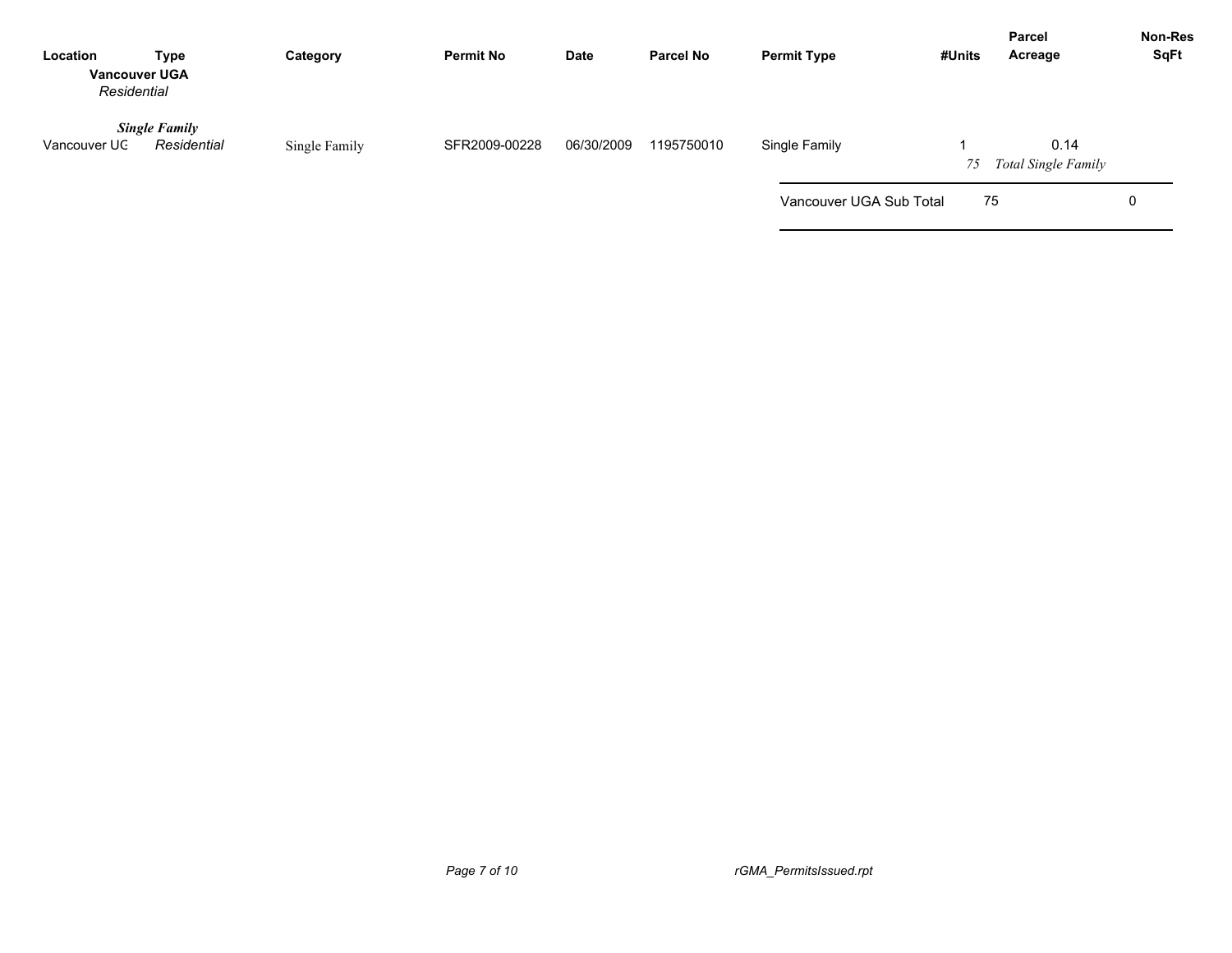| Location<br>Washougal | Type<br>Residential  | Category      | <b>Permit No</b> | <b>Date</b> | <b>Parcel No</b> | <b>Permit Type</b>  | #Units | Parcel<br>Acreage     | <b>Non-Res</b><br>SqFt |
|-----------------------|----------------------|---------------|------------------|-------------|------------------|---------------------|--------|-----------------------|------------------------|
|                       | <b>Single Family</b> |               |                  |             |                  |                     |        |                       |                        |
| Washougal             | Residential          | Single Family | 9040007          | 05/11/2009  | 1230110540       | Single Family       |        | 0.20                  |                        |
| Washougal             | Residential          | Single Family | 9040008          | 05/19/2009  | 1230110420       | Single Family       |        | 0.13                  |                        |
| Washougal             | Residential          | Single Family | 9040035          | 05/13/2009  | 1341404020       | Single Family       |        | 0.14                  |                        |
| Washougal             | Residential          | Single Family | 9040037          | 04/29/2009  | 1341403640       | Single Family       |        | 0.14                  |                        |
| Washougal             | Residential          | Single Family | 9050008          | 06/02/2009  | 1283580140       | Single Family       |        | 0.22                  |                        |
|                       |                      |               |                  |             |                  |                     |        | 5 Total Single Family |                        |
|                       |                      |               |                  |             |                  | Washougal Sub Total | 5      |                       | 0                      |
|                       |                      |               |                  |             |                  |                     |        |                       |                        |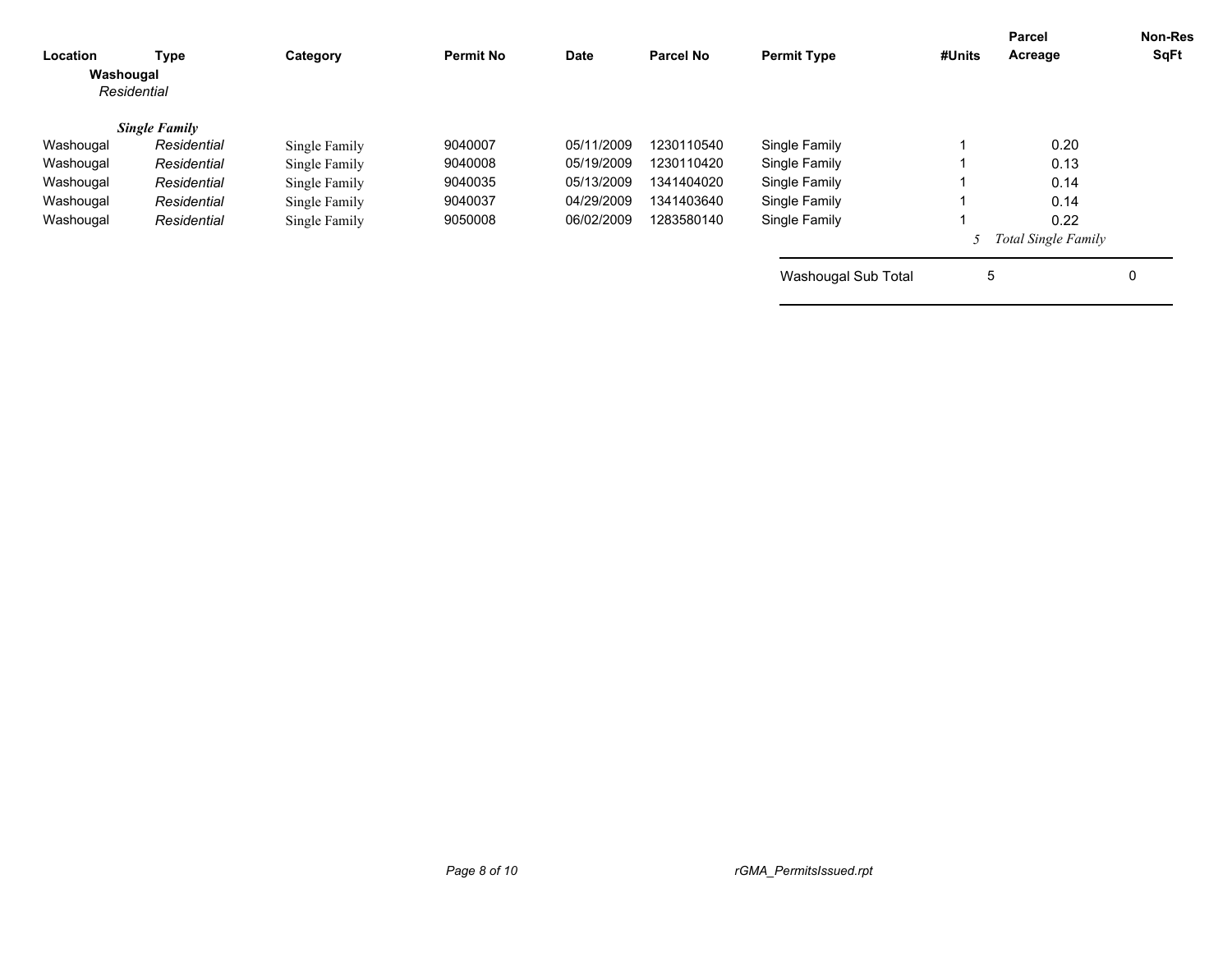| Location<br>Yacolt | Type<br>Residential  | Category      | <b>Permit No</b> | Date       | <b>Parcel No</b> | <b>Permit Type</b>      | #Units | <b>Parcel</b><br>Acreage   | <b>Non-Res</b><br>SqFt |
|--------------------|----------------------|---------------|------------------|------------|------------------|-------------------------|--------|----------------------------|------------------------|
|                    | <b>Single Family</b> |               |                  |            |                  |                         |        |                            |                        |
| Yacolt             | Residential          | Single Family | SFR2009-00117    | 04/07/2009 | 2296630560       | Single Family           |        | 0.30                       |                        |
| Yacolt             | Residential          | Single Family | SFR2009-00191    | 06/17/2009 | 0658120000       | Single Family           |        | 0.15                       |                        |
| Yacolt             | Residential          | Single Family | SFR2009-00192    | 06/17/2009 | 0660600000       | Single Family           |        | 0.46                       |                        |
|                    |                      |               |                  |            |                  |                         |        | <b>Total Single Family</b> |                        |
|                    |                      |               |                  |            |                  | <b>Yacolt Sub Total</b> | 3      |                            | 0                      |
|                    |                      |               |                  |            |                  |                         |        |                            |                        |